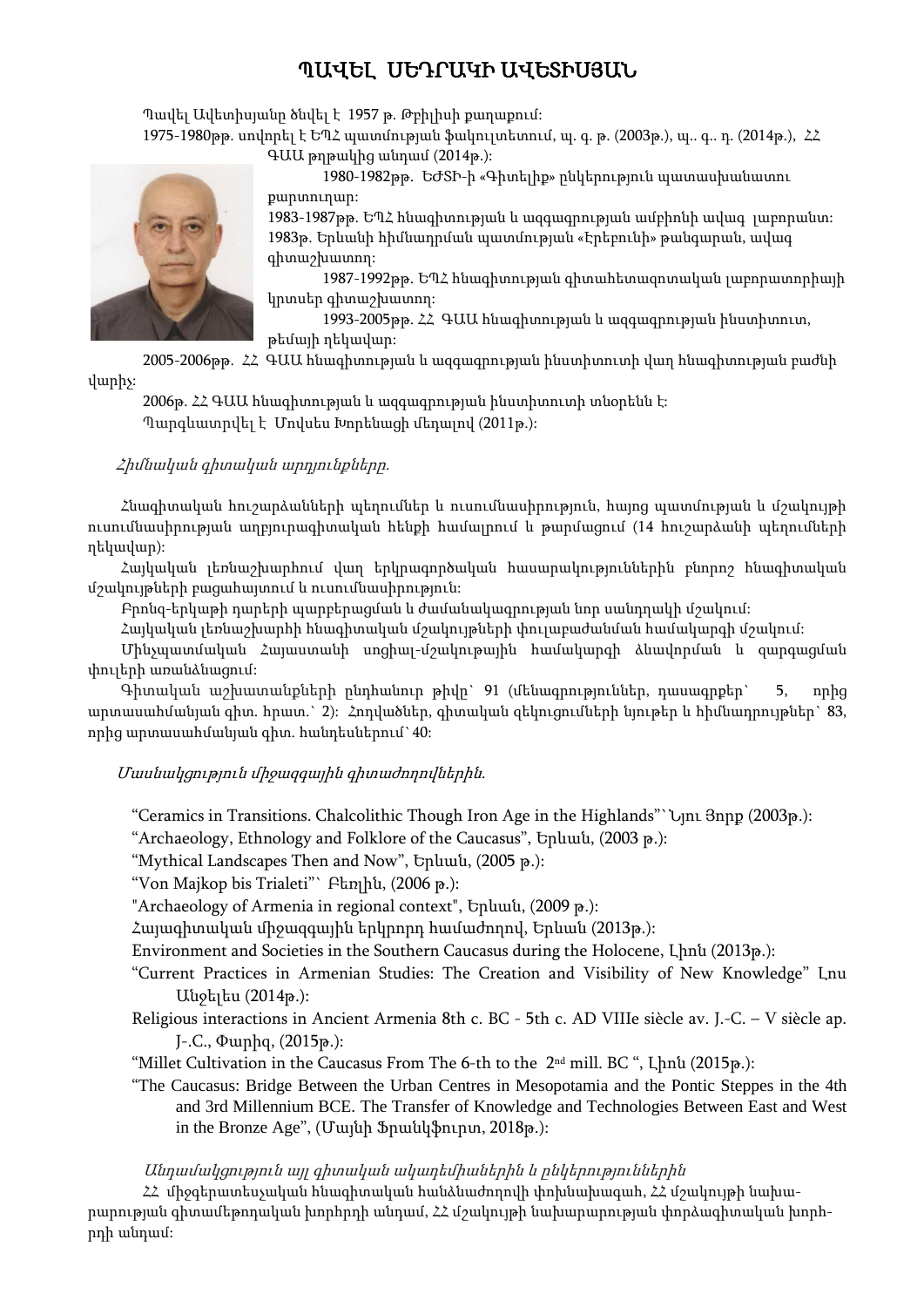# ՀՐԱՏԱՐԱԿՎԱԾ ԱՇԽԱՏՈՒԹՅՈՒՆՆԵՐԻ ՑԱՆԿ (2014-2019 թթ.)

## Գրքեր

Հայկական լեռնաշխարհը մ. թ. ա. XXIV-IX դարերում (Սոցիալ-մշակութային ձևափոխումների դինամիկան ըստ հնագիտական տվյալների): Պատմական գիտությունների դոկտորի գիտական աստիճանի հայցման գիտական զեկուցում, Երևան, 2014:

## Հոդվածներ

Preliminary Results of 2012 Excav ations at theLate Neolithic Settleme nt of Masis-Blur. Stone Age of Armenia. A Guide-book to the Stone Age Archaeology in the Republic of Armenia, Monograph of the JSPS-Bilateral Joint Research ProjectCenter for Cultural Resource Studies,Kanazawa University, 2014. p. 177-190 (Hayrapetyan A., Martirosyan-Olshansky K., Areshian G.).

Transition to Extractive Metallurgy and Social Transformation in Arm enia at the Endof the Stone Age. Stone Age of Armenia. A Guide-book to the Stone Age Archaeology in the Republic of Armenia, Monograph of the JSPS-Bilateral Joint Research ProjectCenter for Cultural Resource Studies, Kanazawa University 2014, pp. 283-315 (A.Bobokhyan, Kh.Meliksetian, B. Gasparyan, P.Avetisyan,Ch. Chataigner and E. Pernicka).

See also Archaeobotany; Biomolecular Analysis; Food and Ritual; Residue Analysis, Tartaric Acid; Rockshelters/Caves; Wine; Wineries. Archaeology of Food: An Encyclopedia, v. 2,2015, p. 40 (Areshian,G. E. Gasparyan B.).

Early Divergent Strains of Yersinia pestis in Eurasia 5,000 Years Ago. Cell, N 163, 2015., pp. 571-583 (Rasrnussen S. Et all.).

Армения в эпоху бронзы и железа. Армения. Легенда бытия, Москва, 2016, С. 22-28.

Armenia In the Epoch of Bronze and Iron. Armenia. The Legend of Being, Moscow 2016, pp. 22-28.

Мир-Системы, границы и контактные зоны в истории Древней Передней Азии. В кн.: На стыке мир-систем: Из истории контактных зон древности и современности. Ер.: Изд. РАУ, 2016, С. 48-65.

Eight Millennia of Matrilineal Genetic Continuity in the South Caucasus. "Current Biology", N27/1-6, Elsevier, 2017, pp. 1-13 (Margaryan A.V., et al).

On the issues of chronology and periodisation of the Armenian Middle Bronze Age archaeological Cultures. ARAMAZD. Armenian Journal of Near Eastern Studies, edt. Kosyan A., Petrosyan A., Vol. XI, issues 1-2, Archaeopress , 2017, pp. 57-87.

Axes, Labyrinths and Astral Symbols: Bronze Pendants and Pins from the Armenian Highlands. Ancient West & East, vol. 17, 2018, pp . 27-63 (Dan R., Petrosyan A.).

Պ. Ավետիսյան (համահեղինակությամբ՝ Բոբոխյան Ա.Ա.). Սարդարապատի ճակատամարտի հնագիտություն». Ռազմական լանդշաֆտի պատմական ձևափոխումները Արարատի և Արագածի միջև: Լրաբեր հասարակական գիտությունների, N 2, 2018, էջ 296-309.

Cult-Places of Ancient Armenia: A Diachronic View and an Attempt of Classificationhe Mountains and Far Away. Over the Mountains and Far Away Studies in Near Eastern history and archaeologypresented to Mirjo Salvini on the occasion of his 80<sup>th</sup> birthday, Archaeopress, 2019, pp. 19-33 (A. Bobokhyan).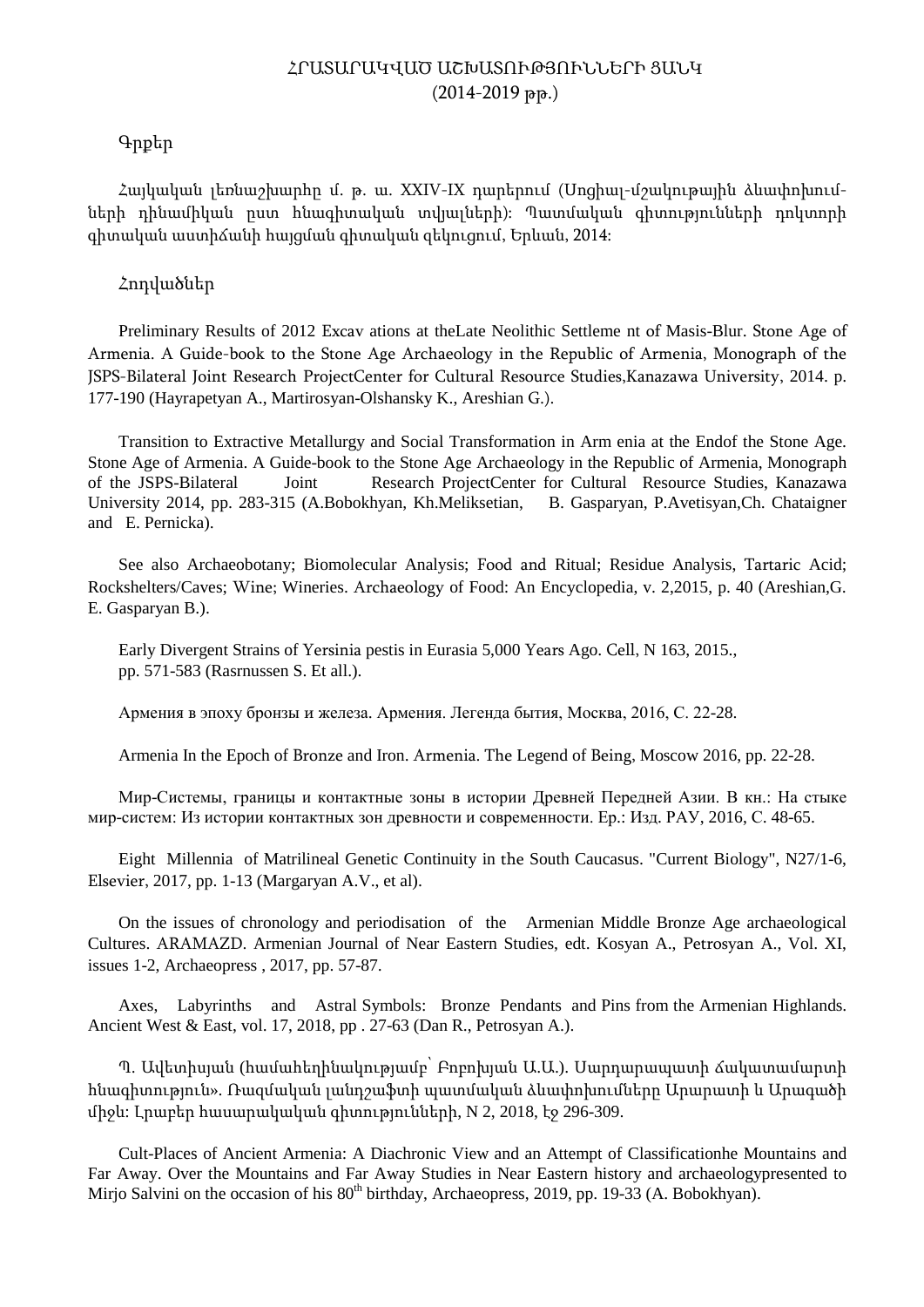## **ПАВЕЛ СЕДРАКОВИЧ АВЕТИСЯН**

Павел Аветисян родился в 1957 г. в г. Тбилиси.

В 1975-1980 гг. учился на историческом факультете ЕГУ.

В 2003 г. получил ученую степень кандидата исторических наук, в 2014 г. –доктора исторических наук.

С 2014 г. – член-корреспондент НАН РА.

В 1980-1982 гг. П. Аветисян работал ответственным секретарем общества "Гителик" Ереванского института народного хозяйства.

В 1983 г. работал старшим научным сотрудником в музее истории основания Еревана "Эребуни", в 1983-1987 гг. был старшим лаборантом кафедры археологии и этнографии ЕГУ. В 1987-1992гг. – младший

научный сотрудник научно-исследовательской лаборатории ЕГУ. В 1993-2005гг. – руководитель темы в Институте археологии и этнографии НАН РА. В 2005-2006гг. – заведующий отделом ранней археологии.

С 2006г. по сей день является директором Института археологии и этнографии НАН РА.

П. Аветисян – заместитель председателя Межведомственной археологической комиссии РА, член экспертного совета Министерства культуры РА.

В 2011г. награжден медалью "Мовсес Хоренаци".

Общее число научных работ – 91 (монографии, учебники – 5, из которых зарубежные научн.

изд. -2). Статьи, материалы научных докладов, тезисы – 83, из которых 40 - в зарубежных научных журналах.

*Участие в международных конференциях:*

"Ceramics in Transitions. Chalcolithic Though Iron Age in the Highlands"`Նյու Յորք (2003թ.):

"Archaeology, Ethnology and Folklore of the Caucasus", Երևան, (2003 թ.):

"Mythical Landscapes Then and Now", Երևան, (2005 թ.):

"Von Majkop bis Trialeti"` Բեռլին, (2006 թ.):

"Archaeology of Armenia in regional context", Երևան, (2009 թ.):

Հայագիտական միջազգային երկրորդ համաժողով, Երևան (2013թ.):

Environment and Societies in the Southern Caucasus during the Holocene, Լիոն (2013թ.):

"Current Practices in Armenian Studies: The Creation and Visibility of New Knowledge" Լոս Անջելես (2014թ.):

Religious interactions in Ancient Armenia 8th c. BC - 5th c. AD VIIIe siècle av. J.-C. – V siècle ap. J-.C., Փարիզ, (2015թ.):

"Millet Cultivation in the Caucasus From The 6-th to the 2nd mill. BC ", Լիոն (2015թ.):

"The Caucasus: Bridge Between the Urban Centres in Mesopotamia and the Pontic Steppes in the 4th and 3rd Millennium BCE. The Transfer of Knowledge and Technologies Between East and West in the Bronze Age", (Մայնի Ֆրանկֆուրտ, 2018թ.):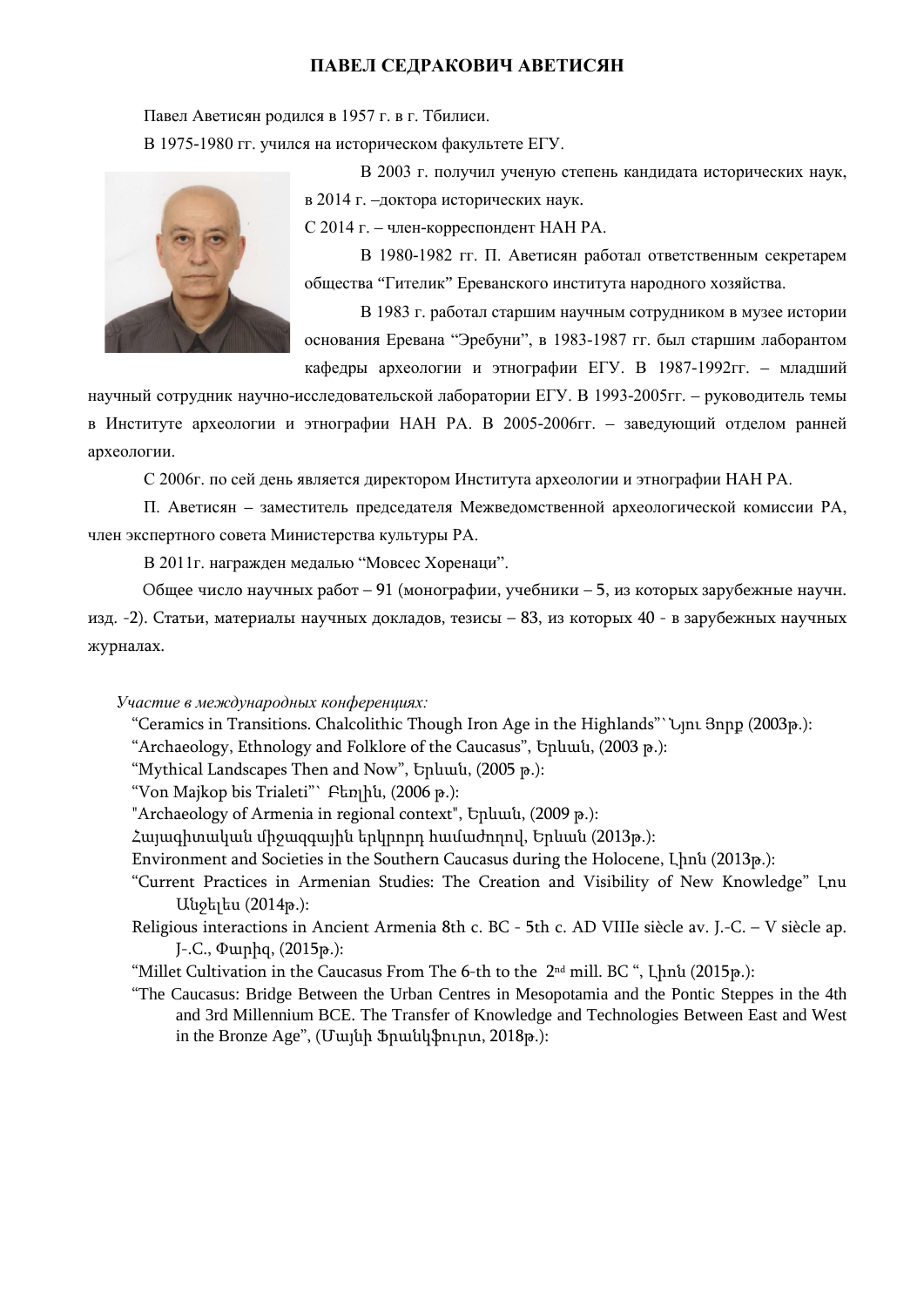#### СПИСОК ИЗДАННЫХ РАБОТ

#### (2014-2019гг.)

## Монографии

Հայկական լեռնաշխարհը մ. թ. ա. XXIV-IX դարերում (Սոցիալ-մշակութային ձևափոխումների դինամիկան ըստ հնագիտական տվյալների): Պատմական գիտությունների դոկտորի գիտական աստիճանի հայցման գիտական զեկուցում, Երևան, 2014:

Статьи

Preliminary Results of 2012 Excav ations at theLate Neolithic Settleme nt of Masis-Blur. Stone Age of Armenia. A Guide-book to the Stone Age Archaeology in the Republic of Armenia, Monograph of the JSPS-Bilateral Joint Research ProjectCenter for Cultural Resource Studies,Kanazawa University, 2014. p. 177-190 (Hayrapetyan A., Martirosyan-Olshansky K., Areshian G.).

Transition to Extractive Metallurgy and Social Transformation in Arm enia at the Endof the Stone Age. Stone Age of Armenia. A Guide-book to the Stone Age Archaeology in the Republic of Armenia, Monograph of the JSPS-Bilateral Joint Research ProjectCenter for Cultural Resource Studies, Kanazawa University 2014, pp. 283-315 (A.Bobokhyan, Kh.Meliksetian, B. Gasparyan, P.Avetisyan,Ch. Chataigner and E. Pernicka).

See also Archaeobotany; Biomolecular Analysis; Food and Ritual; Residue Analysis, Tartaric Acid; Rockshelters/Caves; Wine; Wineries. Archaeology of Food: An Encyclopedia, v. 2,2015, p. 40 (Areshian,G. E. Gasparyan B.).

Early Divergent Strains of Yersinia pestis in Eurasia 5,000 Years Ago. Cell, N 163, 2015., pp. 571-583 (Rasrnussen S. Et all.).

Армения в эпоху бронзы и железа. Армения. Легенда бытия, Москва, 2016, С. 22-28.

Armenia In the Epoch of Bronze and Iron. Armenia. The Legend of Being, Moscow 2016, pp. 22-28.

Мир-Системы, границы и контактные зоны в истории Древней Передней Азии. В кн.: На стыке мир-систем: Из истории контактных зон древности и современности. Ер.: Изд. РАУ, 2016, С. 48-65.

Eight Millennia of Matrilineal Genetic Continuity in the South Caucasus. "Current Biology", N27/1-6, Elsevier, 2017, pp. 1-13 (Margaryan A.V., et al).

On the issues of chronology and periodisation of the Armenian Middle Bronze Age archaeological Cultures. ARAMAZD. Armenian Journal of Near Eastern Studies, edt. Kosyan A., Petrosyan A., Vol. XI, issues 1-2, Archaeopress , 2017, pp. 57-87.

Axes, Labyrinths and Astral Symbols: Bronze Pendants and Pins from the Armenian Highlands. Ancient West & East, vol. 17, 2018, pp . 27-63 (Dan R., Petrosyan A.).

Պ. Ավետիսյան (համահեղինակությամբ՝ Բոբոխյան Ա.Ա.). Սարդարապատի ճակատամարտի հնագիտություն». Ռազմական լանդշաֆտի պատմական ձևափոխումները Արարատի և Արագածի միջև: Լրաբեր հասարակական գիտությունների, N 2, 2018, էջ 296-309.

Cult-Places of Ancient Armenia: A Diachronic View and an Attempt of Classificationhe Mountains and Far Away. Over the Mountains and Far Away Studies in Near Eastern history and archaeologypresented to Mirjo Salvini on the occasion of his 80<sup>th</sup> birthday, Archaeopress, 2019, pp. 19-33 (A. Bobokhyan).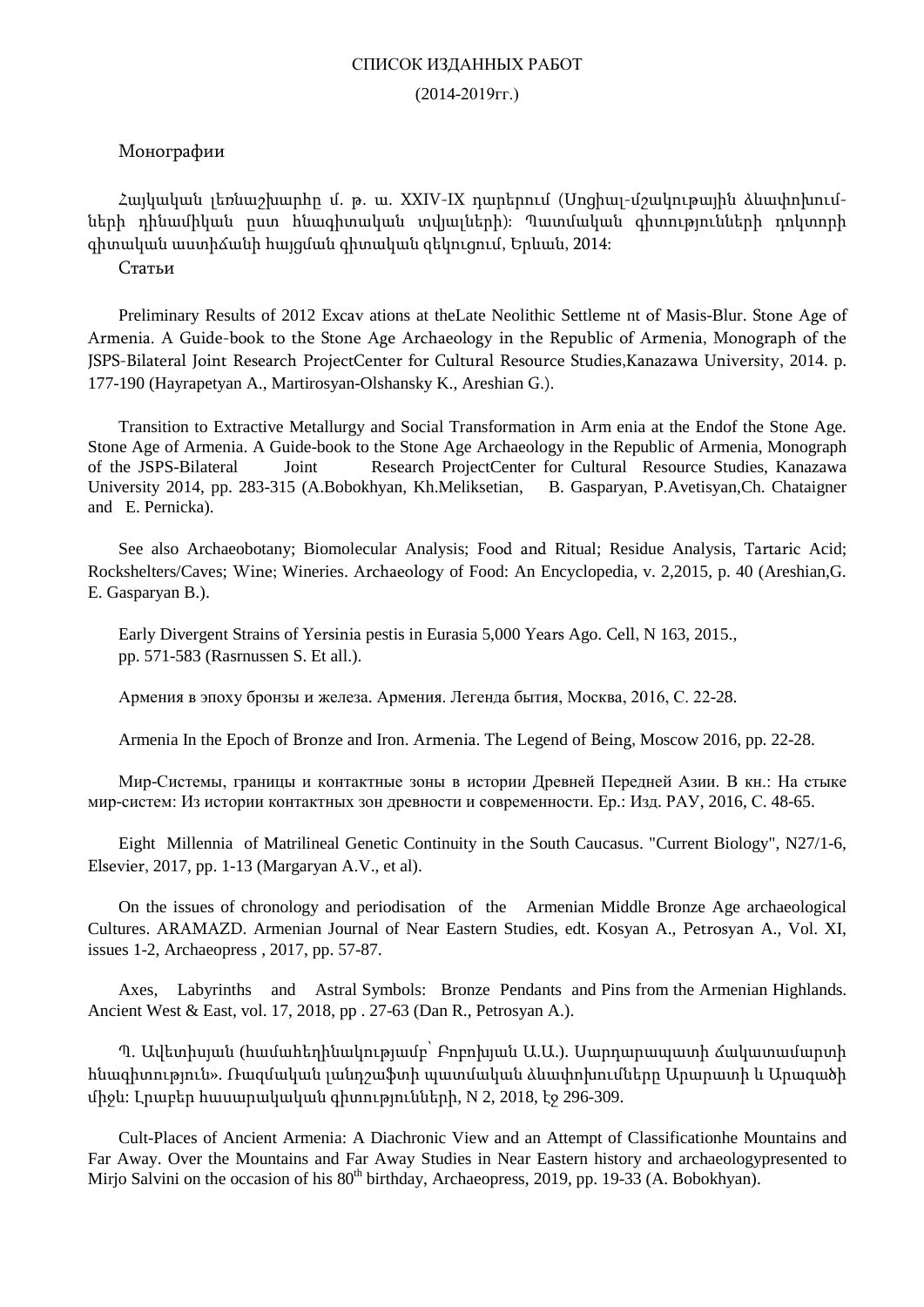#### **PAVEL SEDRAK AVETISYAN**

#### Curriculum Vitae



| Date of Birth:                            | 20, November, 1957                                                                                                                                                                                                                                   |
|-------------------------------------------|------------------------------------------------------------------------------------------------------------------------------------------------------------------------------------------------------------------------------------------------------|
| <b>Place of Birth:</b>                    | Tbilisi, Republic of Georgia                                                                                                                                                                                                                         |
| Nationality:                              | Republic of Armenia                                                                                                                                                                                                                                  |
| Home address:<br><b>Official Address:</b> | str. Sevkaretsi Sako - 87, Yerevan 0012, Armenia<br>Institute of Archaeology and Ethnography<br>National Academy of Sciences<br>15 – Charentsi str., Yerevan 0025,<br>Republic of Armenia<br>Tel/Fax: (374 10) 55 68 96<br>E-mail: pavetisyan@sci.am |

#### **Areas of Research:**

Old World Archaeology The Neolithic and Iron Ages Cultures of Transcaucasia Periodization and Chronology of Bronze and Iron Ages of Transcaucasia

#### **Employment:**

| $2006$ Nov. $-$ present | Institute of Archaeology and Ethnography, NAS RA                |
|-------------------------|-----------------------------------------------------------------|
|                         | Director                                                        |
| 2005-2006               | Institute of Archaeology and Ethnography, NAS RA                |
|                         | Head of Department of Prehistoric Archaeology                   |
| 1994-2005               | Institute of Archaeology and Ethnography, NAS RA                |
|                         | Scientific Employee                                             |
| 1987-1993               | Yerevan State University, Junior Scientific Employee            |
| 1983-1987               | Yerevan State University, Senior Laboratory Assistant           |
| 1983                    | Museum Erebuni, Senior Scientific Employee                      |
| 1980-1982               | Institute of National Economy of Yerevan, Responsible Secretary |
|                         |                                                                 |

#### **Teaching**

2006– present – Yerevan State University

#### **Degrees:**

Doctor of Historical Sciences, 2014. Institute of Archaeology and Ethnography, NAS RA. Dissertation: Armenian Higland During the 24-9<sup>th</sup> Centuries BC (The Dynamics of Socio-Cultural Transformations, According to Archaeological Data).

Ph.D., 2003. Institute of Archaeology and Ethnography, NAS RA.

Dissertation: Chronology and Periodization of the Middle Bronze of Armenia.

#### **Education:**

1975-1980 – Yerevan State University, Faculty of History

#### **Select Publications:**

- 2019 Cult-Places of Ancient Armenia: A Diachronic View and an Attempt of Classificationhe. *In*: Over the Mountains and Far Away, Oxford, p. 19-33 (with A.Bobokhyan).
- 2018 Axes, Labyrinths and Astral Symbols: Bronze Pendants and Pins from the Armenian Highlands. *In*: Ancient West & East, vol. 17, p. 27-63 (with R. Dan, A. Petrosyan)
- 2017 On the issues of chronology and periodisation of the Armenian Middle Bronze Age archaeological Cultures. *In*: ARAMAZD. Armenian Journal of Near Eastern Studies, edt. Kosyan A., Petrosyan A., Vol. XI, issues 1-2, Archaeopress, p. 57-87.
- 2017 Eight Millennia of Matrilineal Genetic Continuity in the South Caucasus. In: Current Biology, N 27/1-6, Elsevier, p. 1-13 (with A.Margaryan & et all).
- 2016 Of the World- Systems, borders, and contact zones in the history of ancient Southwest Asia. *In*: At the junction of world-systems: From the history of the contact zones of antiquity and modernity. Yerevan, p. 48-65 (in Russian).
- 2016 Armenia In the Epoch of Bronze and Iron, Armenia. *In*: The Legend of Being, Moscow, p.22-28.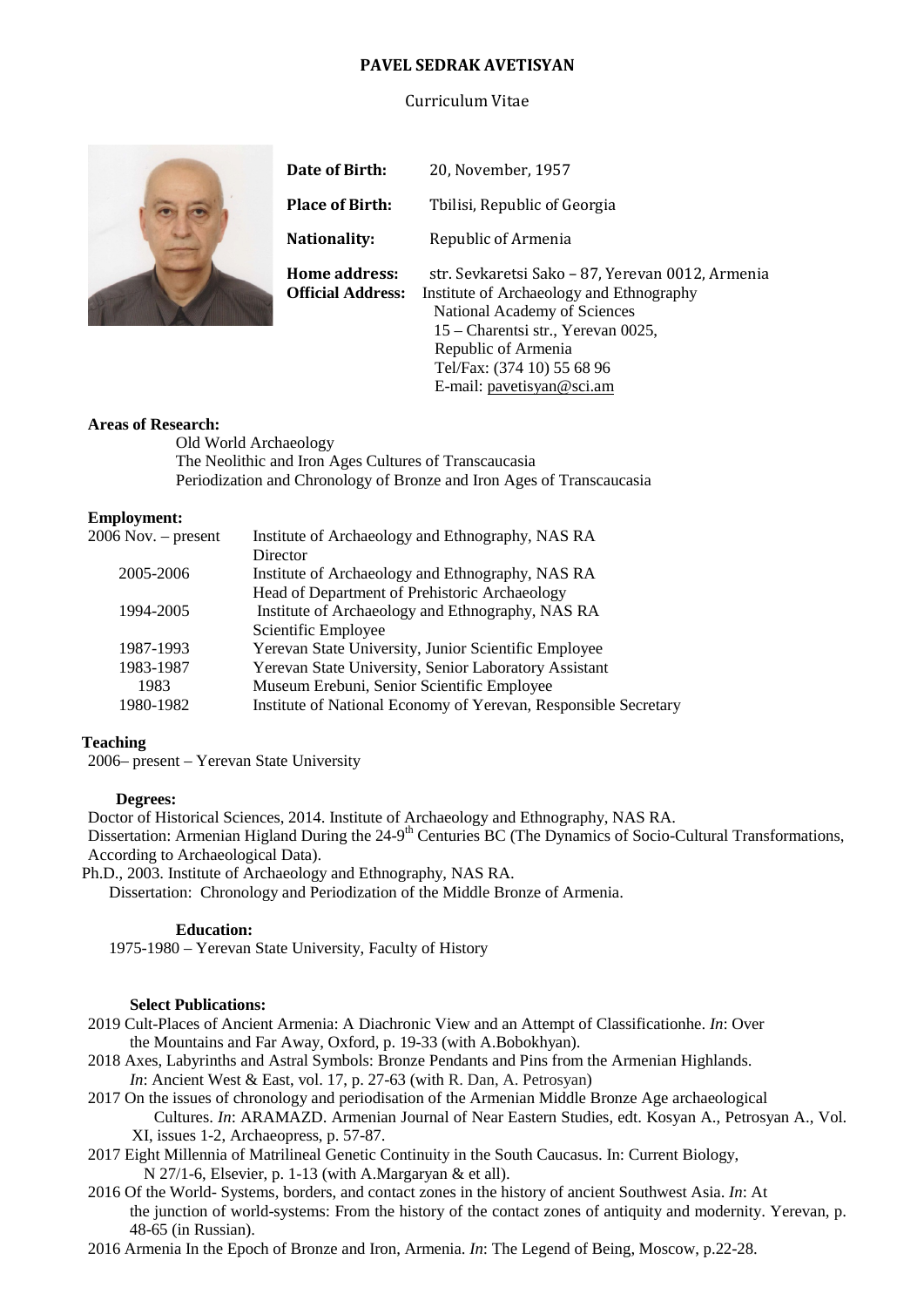- 2015 [Early Divergent Strains of Yersinia pestis in Eurasia 5,000 Years Ago.](http://www.sciencedirect.com/science/article/pii/S0092867415013227) *In*: Cell, N 163, p. 571-583 (with S. Rasmussen & et all.)
- 2014 Transition to Extractive Metallurgy and Social Transformation in Armenia at the Endof the Stone Age. *In*: Stone Age of Armenia. A Guide-book to the Stone Age Archaeology in the Republic of Armenia, Monograph of the JSPS-Bilateral Joint Research ProjectCenter for Cultural Resource Studies,Kanazawa University, p. 283-315 (with A.Bobokhyan, Kh.Meliksetian, B. Gasparyan, Ch. Chataigner and E. Pernicka).
- 2013 The rock art in the highlands of Syunik. *In*: Archaeology in Armenia II. Cooperation Projects in 2011 and 2012 – Preliminary Reports and additional selected Studies, Halle, p. 209-234 (with A Knoll F. , Meller H., & et all).
- 2012 The Main Tendences of Transformation of the Ancient Cultural Environment of the Armenian Highland during the Early Bronze Age. *In*: Historical-Philological Journal, 2, p. 3-19 (in Armenian).
- 2012 Areni-1 Cave, Armenia: A Chalcolithic–Early Bronze Age settlement and ritual site in the southern Caucasus. *In*: Journal of Field Archaeology, vol. 37, N1, p. 20-33 (with K. Wilkinson, B. Gasparian, R.Pinhasi, R. Hovsepyan , D. Zardaryan, G. Areshian, G. Bar-Oz, A. Smith).
- 2012 The Chalcolithic of the Near East and south-eastern Europe: discoveries and new perspectives from the cave complex Areni-1, Armenia, *In*: Antiquity, Vol. 86, N331, p. 115-130 (with G. Areshian, B. Gasparyan, R. Pinhasi, K. Wilkinson, A. Smith, R. Hovsepyan , D. Zardaryan).
- 2012 Archaeology of Armenia in regional context: Achievements and perspectives. *In*: "Archaeology of Armenia in regional context", (Proceedings of the International conference dedicated to the 50th anniversary of the Institute of Archaeology and Ethnography NAS RA, 15-18 September, 2009), Yerevan, p. 7-20 (with A. Bobokhyan).
- 2011 Metallurgy of Prehistoric Armenia, In: "Anatolian Metal", V, Bochum, 2011, p. 201-210 (with K. Meliksetian, S. Kraus, E. Pernicka, S. Devedjian, L. Petrosyan,).
- 2010 Early bronze age burial mounds at Talin, *In*: Von Majkop bis Trialety, Gewinnung und Verbreitung von Metallen und Obsidian in Kaukasien im 4.-2. Jt.v.Chr., Bonn, 2010, p. 161-165 (with F. Muradyan, G. Sargsyan).
- 2009 The Archaeology and Geography of Ancient Transcaucasian Societies, Volume 1: The Foundations of Research and Regional Survey in the Tsaghkahovit Plain, Armenia, Chicago, 540 p., (with Adam T. Smith, Ruben Badalyan).
- 2008 The Pottery Traditions of the Armenian Middle To Late Bronze Age "Transition" In the Context of Bronze and Iron Age Periodization, *In*: Ceramics In Tranzitions. Chalcolithic Through Iron Age in the Highlands of the Southern Caucasus and Anatolia, Edited by K. S. Rubinson and A. Sagona. Ancient Near Eastern Studies, Sup. 27, Leuven-Paris-Dudley, p. 123-183, (with A. Bobokhyan)
- 2007 Bronze and Early Iron Age Archaeological Sites in Armenia I, Mt. Aragats and its Surrounding Region. BAR International Series 1697, Oxford, 2007, 319p. (with R. Badalyan).
- 2007 Le Chirak à L'âge du Bronze moyen XXIV<sup>e</sup>-XVI<sup>e</sup> s.av. J.C. *In*: Dans Les Montagnes D'Arménie. 500000 ans d'histoire avant notre ére, Sous la direction de François fichet de Clairfontaine, p. 63-65.
- 2006 The Culture of the Ararat valley in the XI-VI Centuries B.C., Yerevan, 395 p. (with H. Avetisyan).
- 2004 The Neolithic And Chalcolithic Phases In the Ararat Plain (Armenia): The View From Aratashen. *In:* A View From The Highlands. Archaeological studies in Honour of Charles Burney. Edited by Antonio Sagona. Ancient Near Eastern Studies. Supplement 12, p. 399-420 (with R. Badalyan, P. Lombard, Ch. Chataigner).
- 2004 Early Complex Societies in Southern Caucasia: A Preliminary Report on the 2002 Investigations of Projekt ArAGATS on the Tsakahovit Plain, Republic of Armenia. *In:* American Journal of Archaeology, 108, p. 1-41(with Adam T. Smith, Ruben Badalyan, Mkrtich Zardaryan)..
- 2003 The Emergence of Socio-Political Complexity in Southern Caucasia. *In:* Archaeology in the Borderlands: Investigations in Caucasia and Beyond. Edited by Adam T. Smith and Karen S. Rubinson. University of California, Los Angeles, p. 144 -166 (with Adam T.Smith and Ruben Badalyan)
- 2003 Preliminary Results of Excavations of the Agarak Site, In: Archaeology, Ethnology and Folklore of the Caucasus, Echmiatsin, p. 52-57. (in Russian).
- 2003 Chronology and Periodization of the Middle Bronze of Armenia. Erevan, 29 p. (in Armenian).
- 2000 The 1998 Excavation Campaign at the Middle Bronze Age Necropolis of Sisian, Armenia, *In*: Studi Micenei ed Egeo-Anatolici, XLII/2, p. 161-173 (with R. Badalyan, A. Gevorgyan, O. Khnkikyan).
- 2000 Preliminary Report on the 1998 Archaeological Investigations of Project ArAGATS in the Tsakahovit Plain, Armenia *In*: Studi Micenei ed Egeo-Anatolici, XLII /1, p. 19-59 (with A. Smith and R. Badalyan).
- 1998 New Archeological Sites of Armenia. Cemetery of Artashavan. In: Handes Amsorya, 1-12, p. 193-248 (With N. Engibaryan and G. Sargsyan), (in Armenian).
- 1995 The Palaeoanthropological Materials from Urartian Tombs in the Historical and Archaeological Context from VIII-VI centuries B.C. In: Archaeological Monuments and Specimens of Armenia, 16, p. 98-104 (with R. Mkrtchian), (in Armenian).
- 1990 The End of the Middle Bronze Age between the Arax and Kura Rivers, In: Historical-Philological Journal, 1, p. 53-74 (with G. Areshian, V. Hovhannisian, F. Mouradian, L. Petrosian) (in Russian).